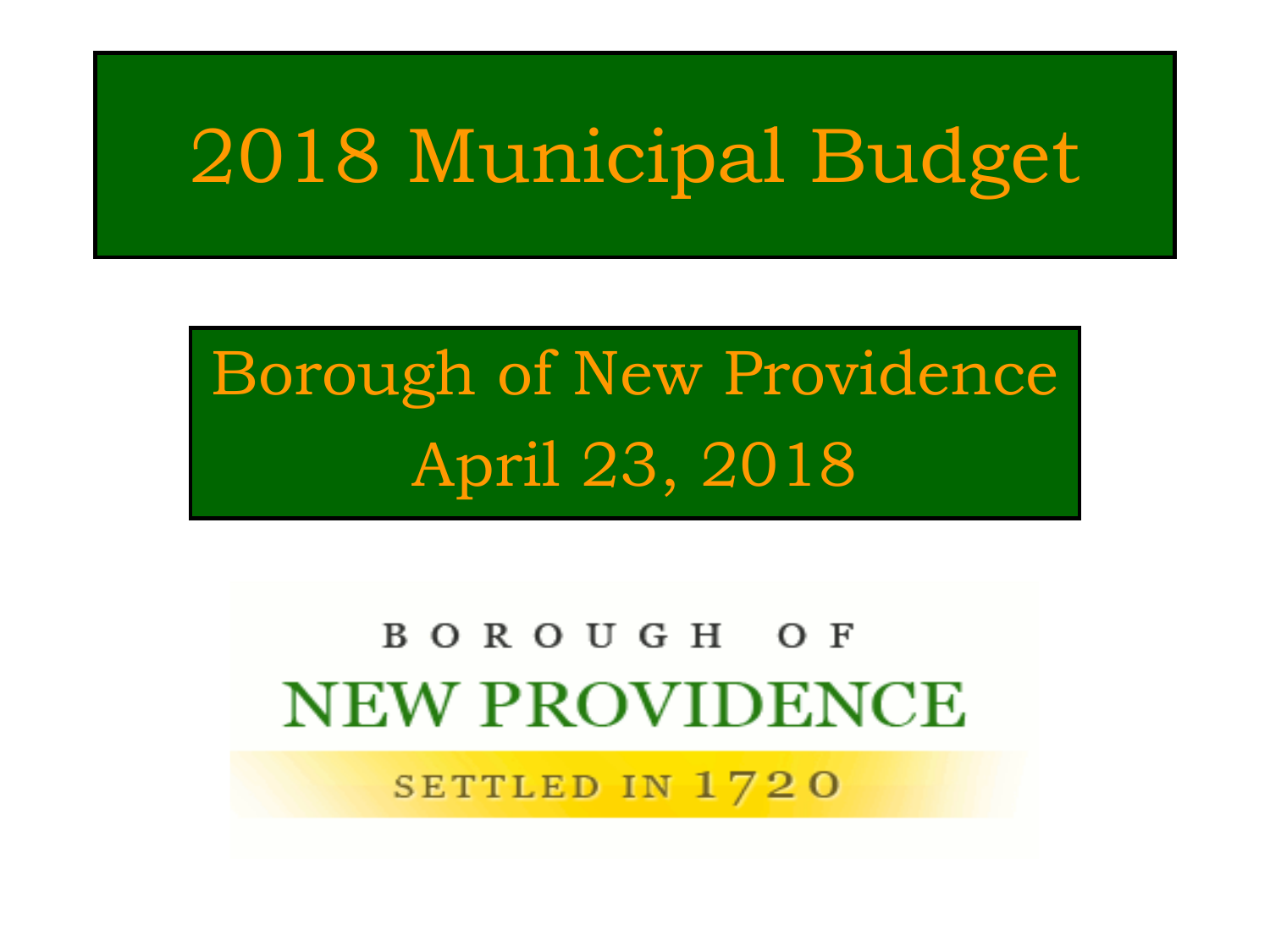### **Overview**

- Owners of real property in New Providence pay real estate taxes based upon the assessed valuation of their property.
- $\triangleright$  Municipal governments collect the property tax for the benefit of three taxing entities;
	- **The Municipality** *The Mayor and Council control only this portion of your taxes.*
	- **Local Schools** *The school tax is determined by the Board of Education .*
	- **Union County** *The County budget is established by the County Freeholders.*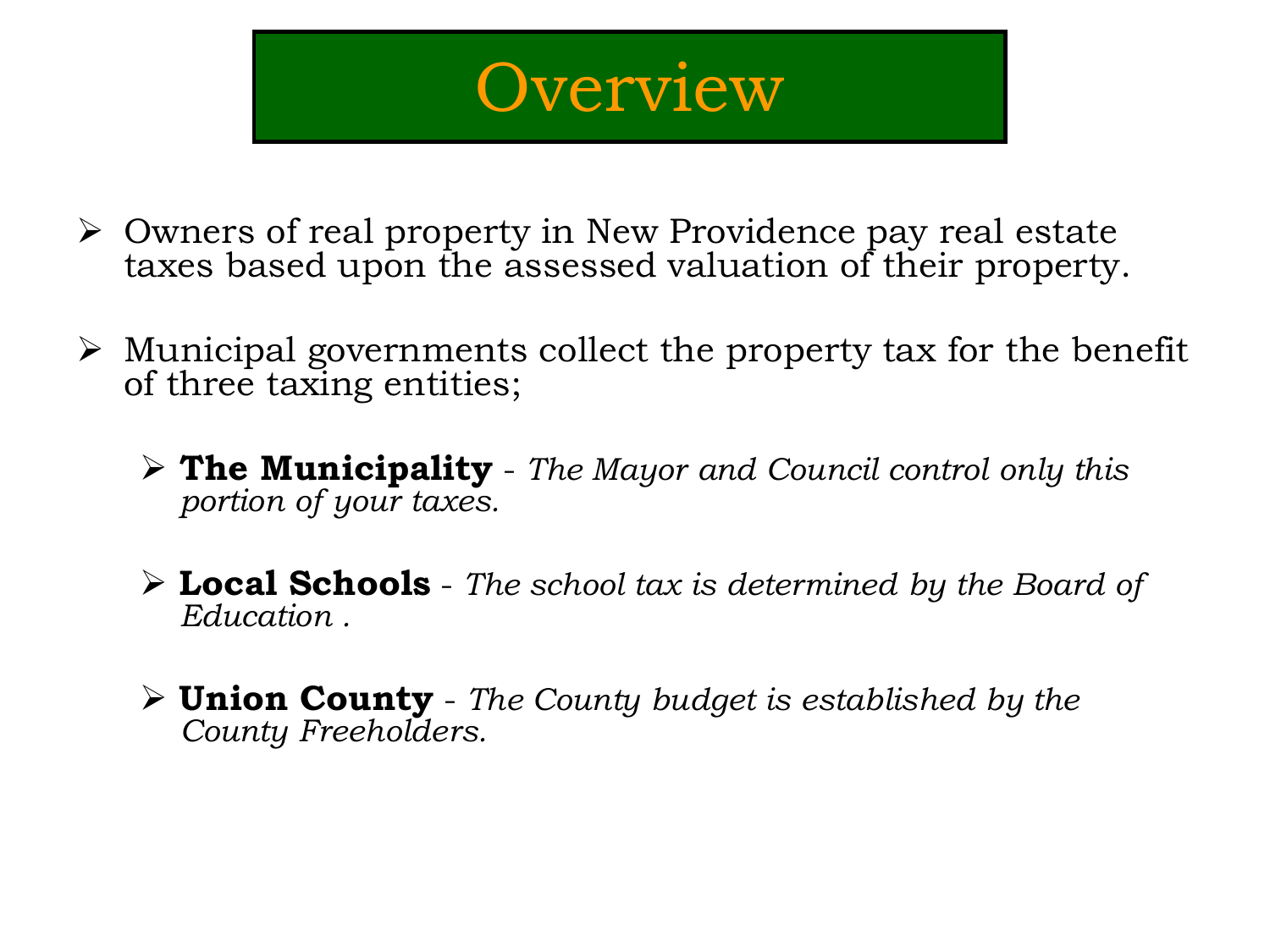#### Overview Continued

• The estimated 2018 breakdown of the total tax bill between the Municipal, County and Board of Education, based on the property tax on the average home is as follows:

| - Municipal               | 19.79%           |                | \$2,726 |
|---------------------------|------------------|----------------|---------|
| - Municipal Open Space    | .14%             | $\mathfrak{P}$ | 19      |
| - Library                 | 1.34%            | $\mathbb{S}$   | 184     |
| - Union County            | 21.91% \$3,018   |                |         |
| - Union County Open Space | $.60\%$          | $\mathcal{L}$  | 83      |
| - Board of Education      | 56.22%           |                | \$7,742 |
|                           | 100.00% \$13,772 |                |         |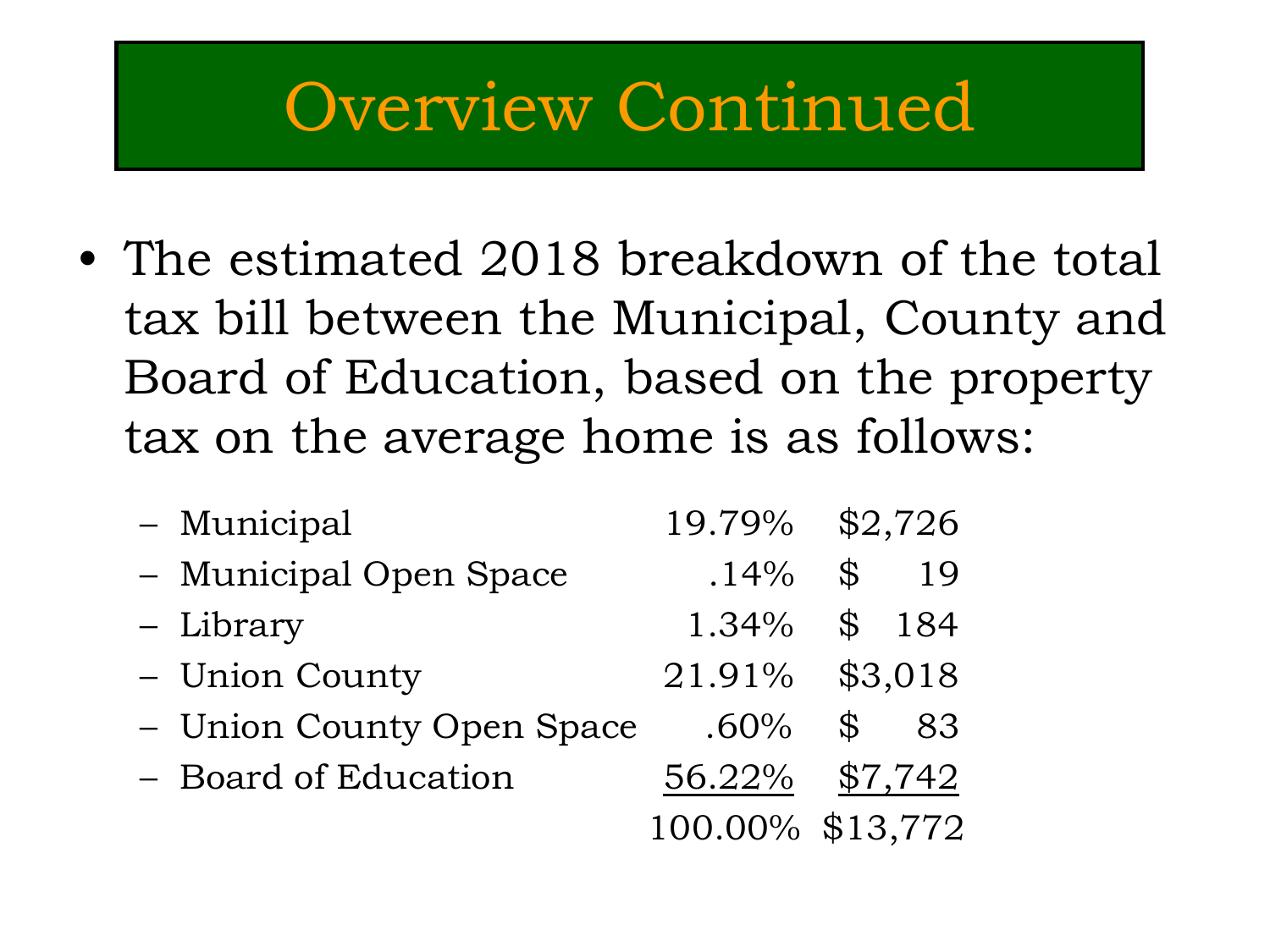# **Objectives**

- $\checkmark$  Maintain essential municipal services.
- $\checkmark$  Continue to seek out efficiencies to contain operating costs and overhead.
- $\checkmark$  Keep municipal tax increases within predictable and affordable limits.
- $\checkmark$  Seek grants wherever possible to fund operations and capital improvements.
- $\checkmark$  Assure 2018 budget provides foundation for future budgets.
- $\checkmark$  Assure adequate funding levels of reserve accounts for Tax Appeals, Snow Removal & Insurance.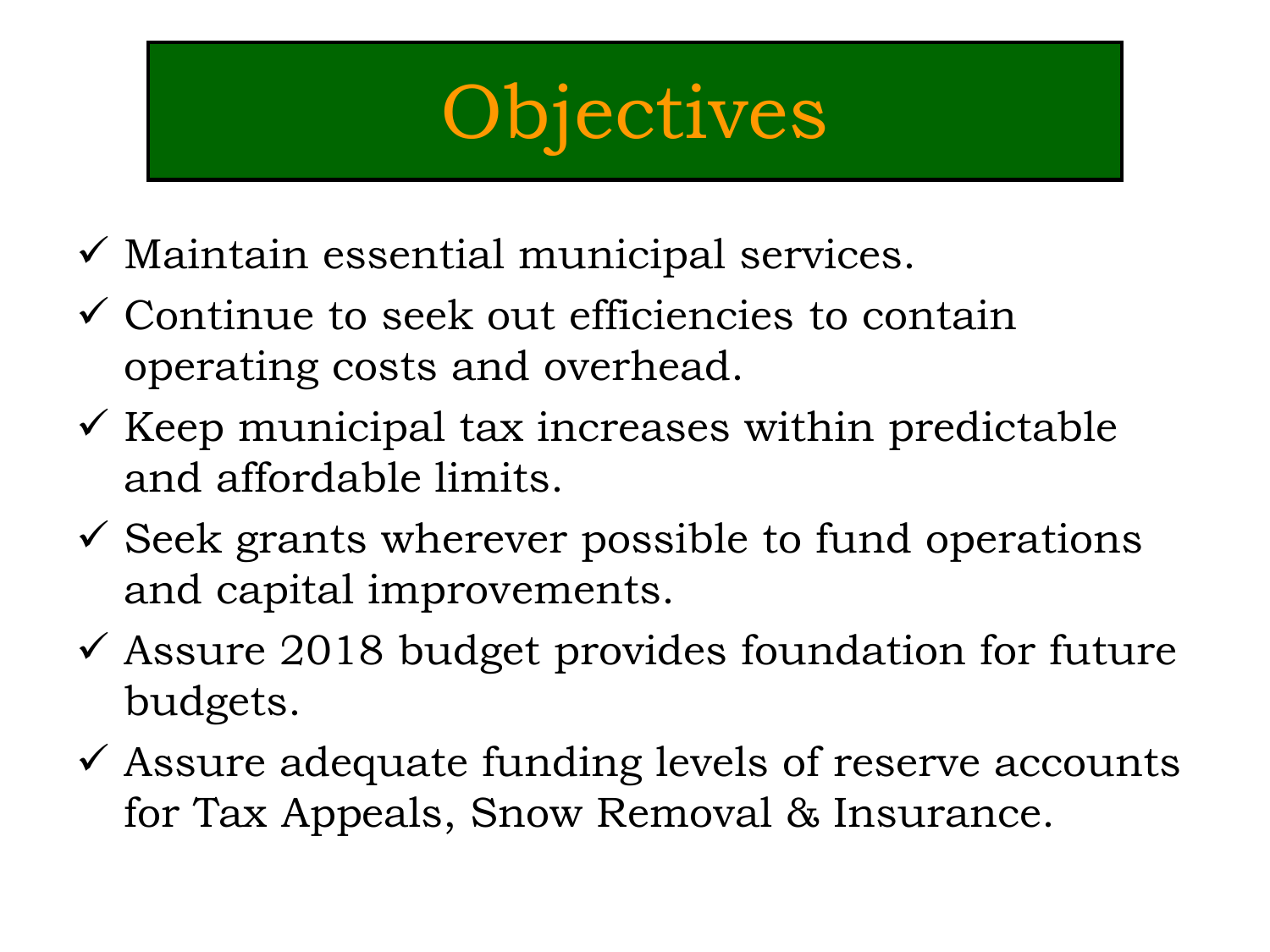#### 2017 -2018 Savings & Revenue Enhancements

- Continuing revenues from Shared Services agreement with Summit for Wastewater services -  $$150,000 +/-$
- $\checkmark$  New Item of Revenue for Police Escort Fees -\$45,000.
- $\checkmark$  Continuing the savings from the Reverse Electricity Auction and Natural gas with recent auctions to assure continued savings for next two years.
- $\checkmark$  Shared Service with Summit for Municipal Court Operations \$205,000.
- $\checkmark$  New Grant for Safe Routes to Schools \$462,000.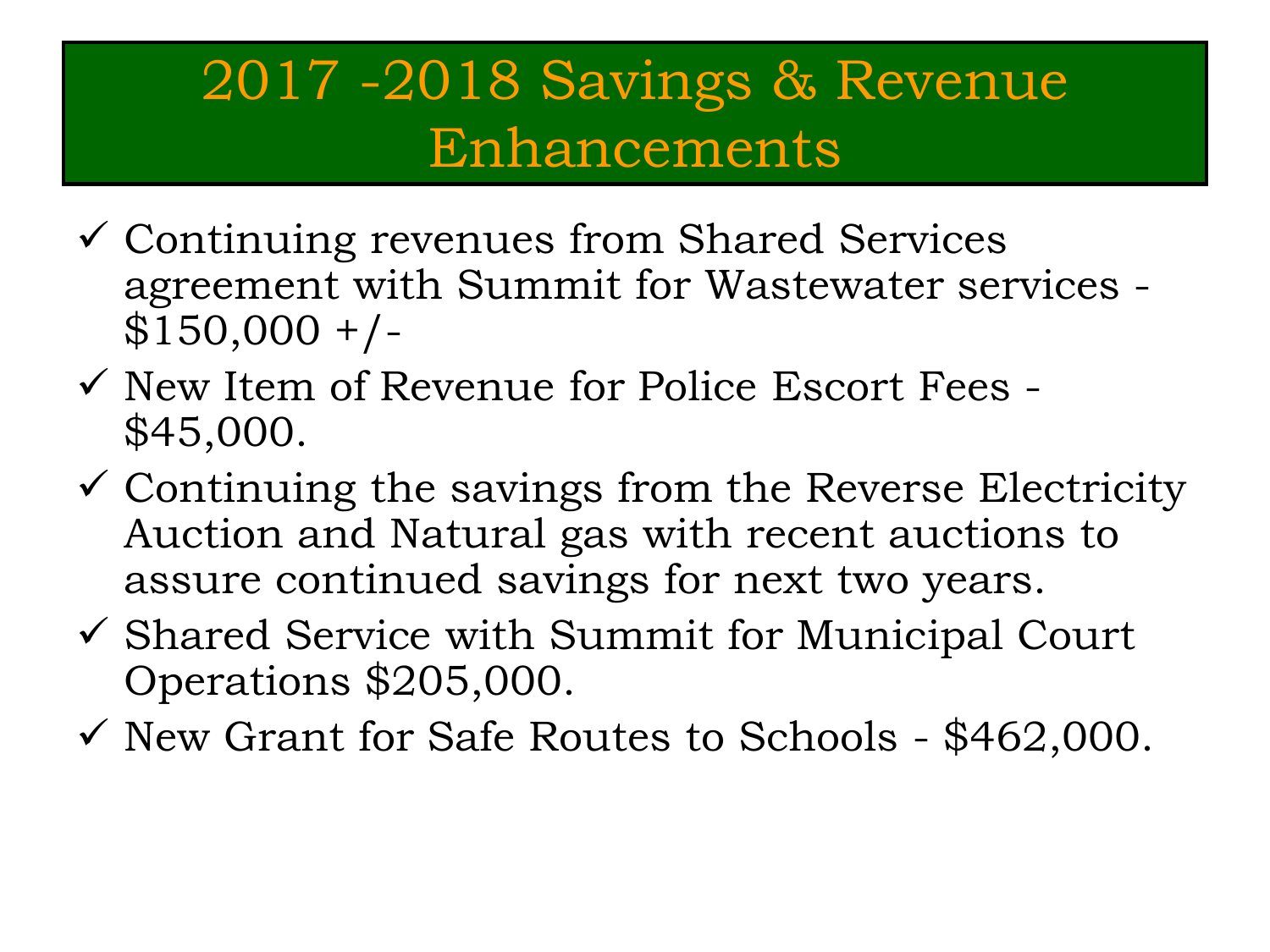## Shared Services

- $\checkmark$  Shared Dispatch Center operational providing high levels of efficiency and professionalism.
- $\checkmark$  Continuing agreement with Berkeley Heights to provide all services related to their Municipal Court. \$92,000.
- $\checkmark$  New \$310,000 Department of Transportation paving grant for Livingston Avenue.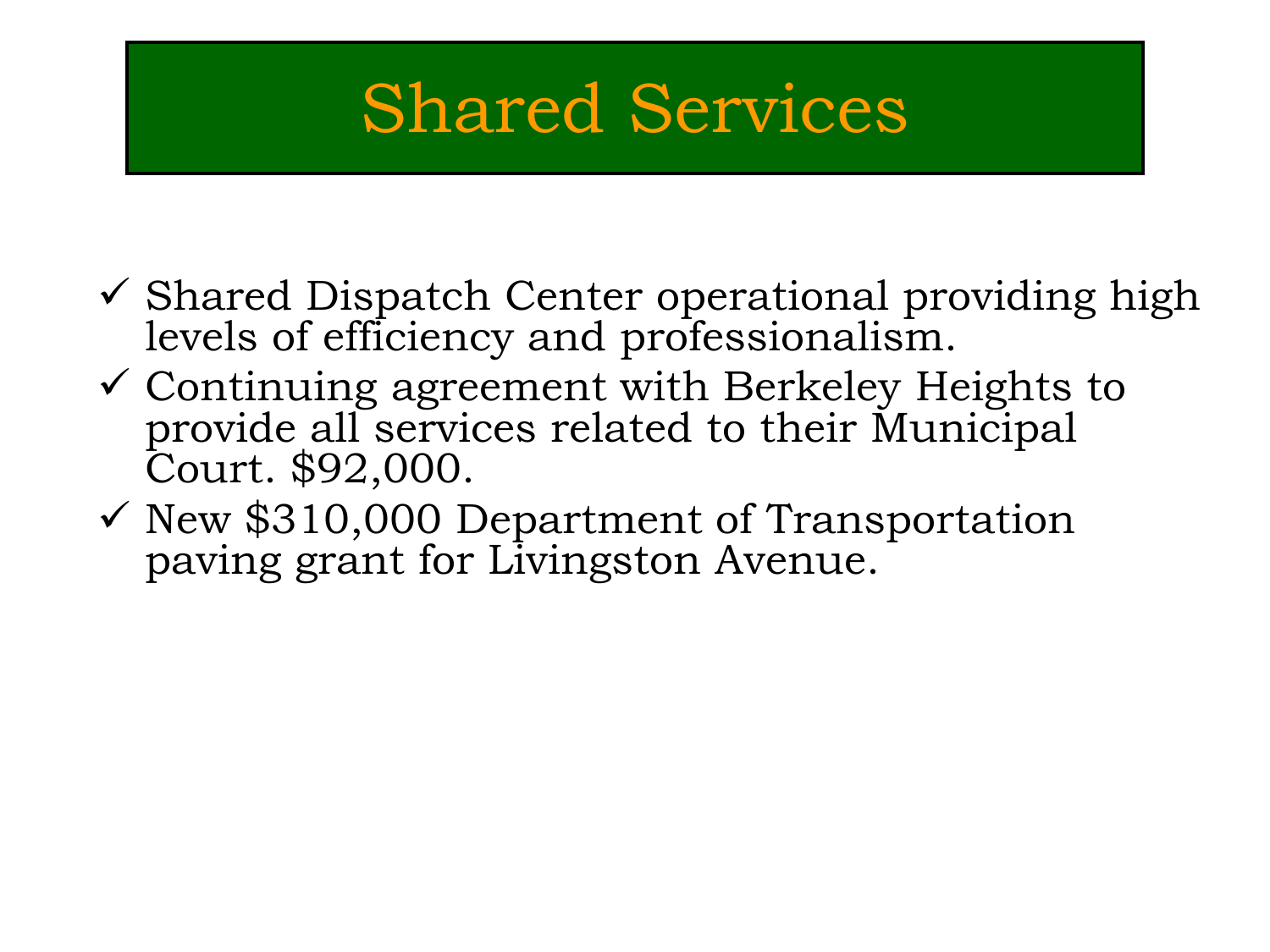# Municipal Tax Comparison

including Library & Open Space Tax

| 19 Year Impact On Average Assessed Value |           |  |  |  |  |
|------------------------------------------|-----------|--|--|--|--|
| <b>Home</b>                              |           |  |  |  |  |
| <b>Avg. Assessed Value</b>               | \$282,000 |  |  |  |  |
| 2018 Tax                                 | \$2,929   |  |  |  |  |
| 1999 Tax                                 | \$1,692   |  |  |  |  |
| 19 Year Tax Increase                     | \$1,237   |  |  |  |  |
| 19 Yr. Avg. Annual Increase              | 65        |  |  |  |  |

| 1 Year Impact On Average Assessed Value |           |  |  |  |
|-----------------------------------------|-----------|--|--|--|
| <b>Home</b>                             |           |  |  |  |
| Avg. Assessed Value                     | \$282,000 |  |  |  |
| <b>2018 Tax</b>                         | \$2,929   |  |  |  |
| <b>2017 Tax</b>                         | \$2,874   |  |  |  |
| 1 Year Tax Increase                     | \$55      |  |  |  |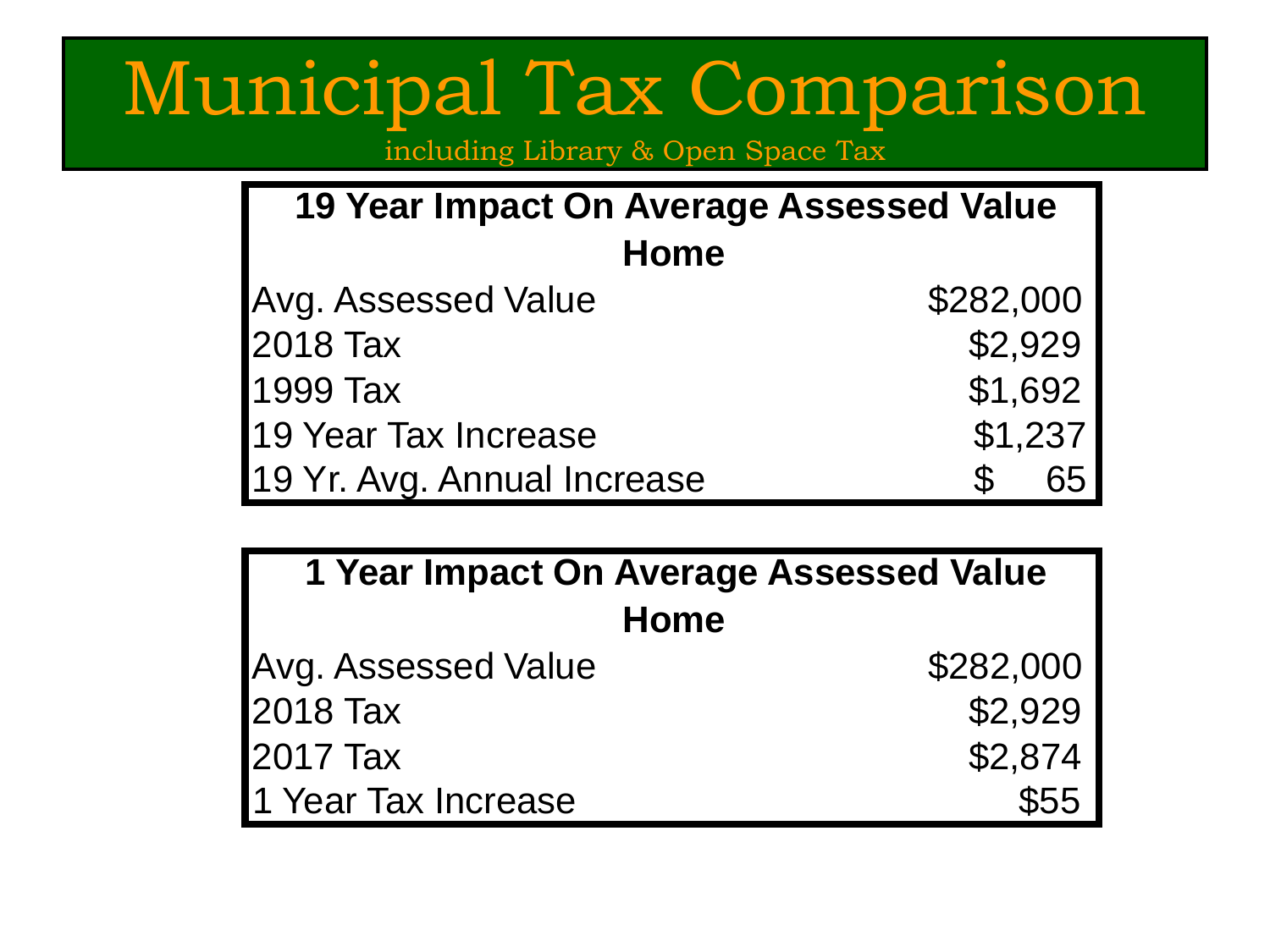# County Tax Comparison

including Open Space Tax

| 19 Year Impact On Average Assessed Value |                     |  |  |  |  |
|------------------------------------------|---------------------|--|--|--|--|
| Home                                     |                     |  |  |  |  |
| <b>Avg. Assessed Value</b>               | \$282,000           |  |  |  |  |
| 2018 Tax                                 | \$3,018             |  |  |  |  |
| 1999 Tax                                 | \$1,297<br>\$1,721  |  |  |  |  |
| 19 Year Tax Increase                     |                     |  |  |  |  |
| 19 Yr. Avg. Annual Increase              | $\mathcal{L}$<br>90 |  |  |  |  |

| 1 Year Impact On Average Assessed Value |           |  |  |  |  |
|-----------------------------------------|-----------|--|--|--|--|
| <b>Home</b>                             |           |  |  |  |  |
| Avg. Assessed Value                     | \$282,000 |  |  |  |  |
| 2018 Tax                                | \$3,018   |  |  |  |  |
| 2017 Tax                                | \$2,966   |  |  |  |  |
| 1 Year Tax Increase                     | 52        |  |  |  |  |

Borough of New Providence Municipal Budget Presentation 8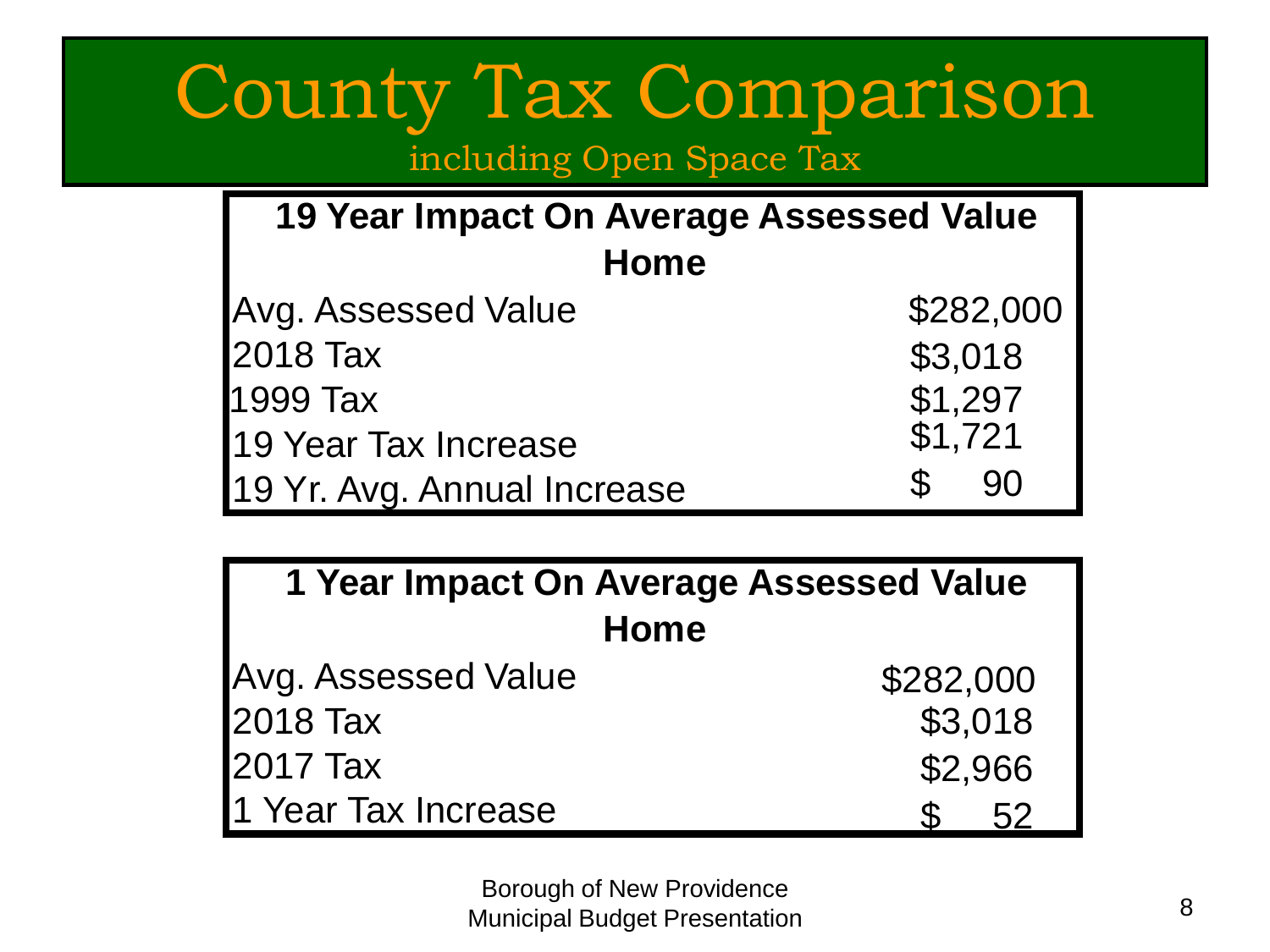# School Tax Comparison

| 19 Year Impact On Average Assessed Value |                    |  |  |  |  |
|------------------------------------------|--------------------|--|--|--|--|
| Home                                     |                    |  |  |  |  |
| <b>Avg. Assessed Value</b>               | \$282,000          |  |  |  |  |
| 2018 Tax                                 | \$7,742            |  |  |  |  |
| 1999 Tax                                 | \$5,132<br>\$2,512 |  |  |  |  |
| 19 Year Tax Increase                     |                    |  |  |  |  |
| 19 Yr. Avg. Annual Increase              | \$137              |  |  |  |  |

| 1 Year Impact On Average Assessed Value<br>Home |         |  |  |  |  |
|-------------------------------------------------|---------|--|--|--|--|
| \$282,000<br><b>Avg. Assessed Value</b>         |         |  |  |  |  |
| <b>2018 Tax</b>                                 | \$7,742 |  |  |  |  |
| <b>2017 Tax</b>                                 | \$7,599 |  |  |  |  |
| 1 Year Tax Increase                             | 143     |  |  |  |  |

Borough of New Providence Municipal Budget Presentation 8 and 1991 and 1992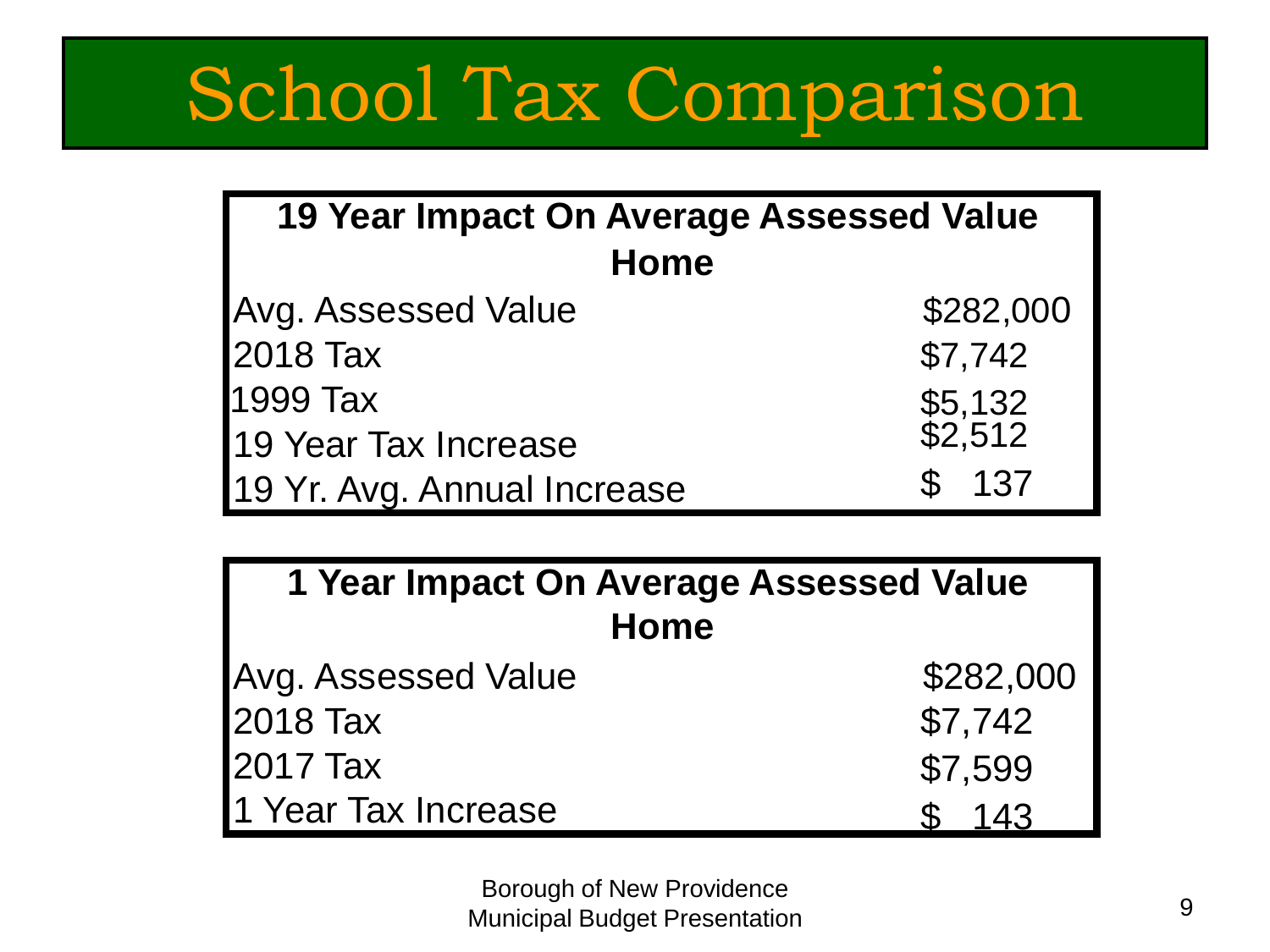# Total Tax Comparison

| <b>19 Year Impact On Average Assessed Value</b> |                      |  |  |  |
|-------------------------------------------------|----------------------|--|--|--|
| <b>Home</b>                                     |                      |  |  |  |
| <b>Avg. Assessed Value</b>                      | \$282,000            |  |  |  |
| 2018 Tax                                        | \$13,689             |  |  |  |
| 1999 Tax                                        | \$6,712              |  |  |  |
| 19 Year Tax Increase                            | \$6,908              |  |  |  |
| 19 Yr. Avg. Annual Increase                     | 367<br>$\mathcal{S}$ |  |  |  |

| 1 Year Impact On Average Assessed Value |          |  |  |  |  |  |
|-----------------------------------------|----------|--|--|--|--|--|
| <b>Home</b>                             |          |  |  |  |  |  |
| <b>Avg. Assessed Value</b>              | \$282,00 |  |  |  |  |  |
| 2018 Tax                                | \$13,689 |  |  |  |  |  |
| 2017 Tax                                | \$13,440 |  |  |  |  |  |
| 1 Year Tax Increase                     |          |  |  |  |  |  |

Borough of New Providence **Municipal Budget Presentation** 10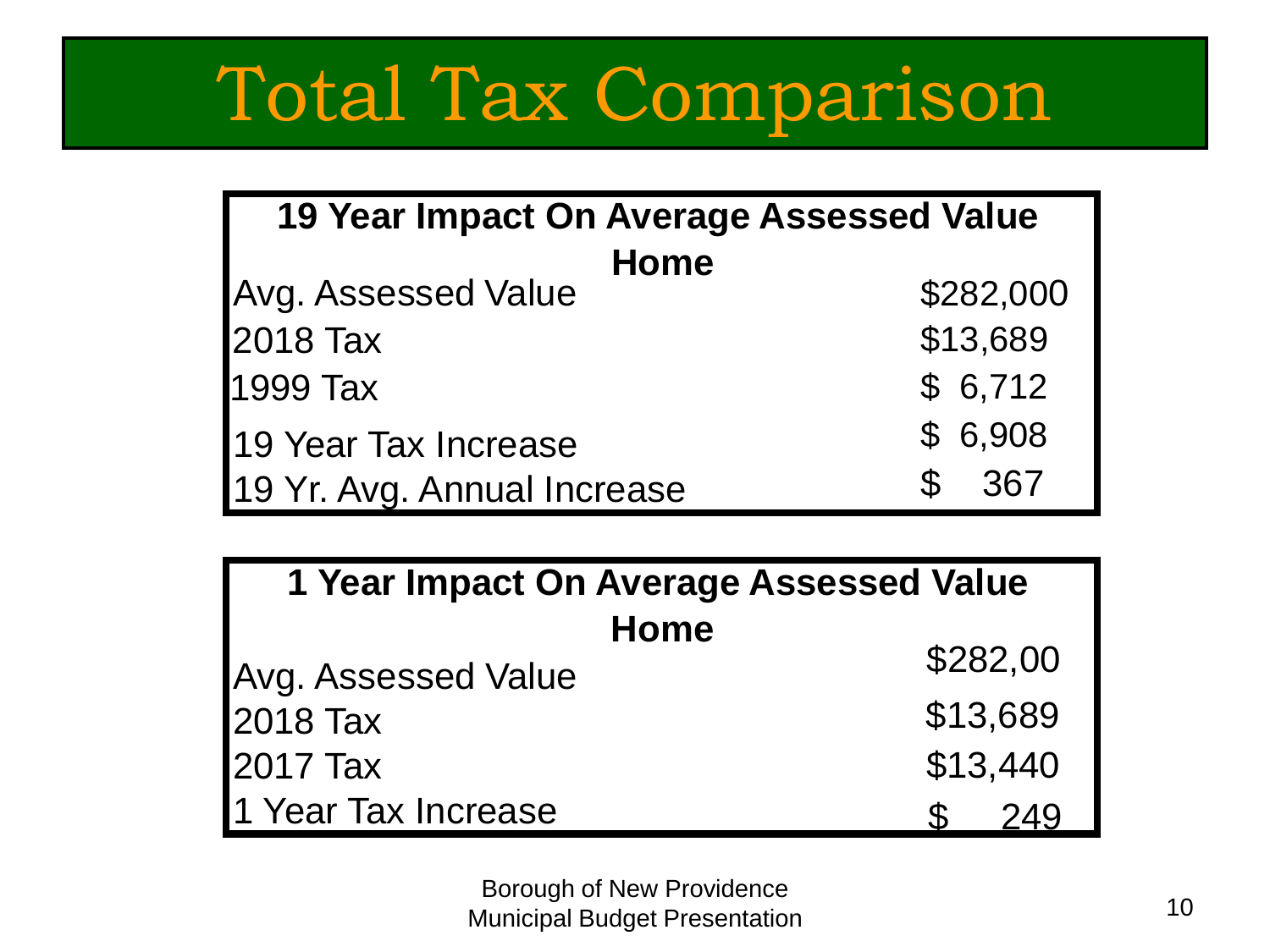#### APPROPRIATIONS SUMMARY

| <b>Description</b>                                 | 2017 Adopted Budget | 2018 Proposed Budget | Increase or (Decrease) From<br>2017 | Percentage |
|----------------------------------------------------|---------------------|----------------------|-------------------------------------|------------|
| <b>Public Safety</b>                               | 4,247,990           | 4,447,990            | 200,000                             | 4.71%      |
| Pension, Health Ins. &<br><b>Employee Benefits</b> | 2,794,790           | 2,956,695            | 161,905                             | 5.79%      |
| Infrastructure                                     | 2,408,490           | 2,690,425            | 281,935                             | 11.7%      |
| <b>Tax Reserves</b>                                | 2,000,000           | 2,053,380            | 53,380                              | 2.67%      |
| <b>Public Works</b>                                | 2,366,850           | 2,387,850            | 21,000                              | 0.89%      |
| <b>General Government</b>                          | 1,925,500           | 2,015,500            | 90,000                              | 5.58%      |
| <b>Garbage Collection &amp;</b><br>Recycling       | 960,000             | 1,010,000            | 50,000                              | 5.20%      |
| Sewer Treatment &<br>Disposal                      | 790,000             | 815,000              | 25,000                              | 3.23%      |
| <b>Street Lights &amp; Utilities</b>               | 590,000             | 600,000              | 10,000                              | 1.69%      |
| Land Use & Regulatory                              | 491,350             | 498,600              | 7,250                               | 1.47%      |
| <b>Community Activities &amp;</b><br>Events        | 355,450             | 370,450              | 15,000                              | 4.22%      |
| Insurance                                          | 515,000             | 535,000              | 20,000                              | 3.88%      |
| <b>Municipal Court</b>                             | 187,900             | 351,175              | 163,275                             | 86.89%     |
| <b>Public Health</b>                               | 139,475             | 141,475              | 2,000                               | 1.43%      |
| <b>Grants &amp; Donations</b>                      | 57,431              | 549,729              | 492,298                             | 857.20%    |
| <b>Total Budget</b><br>Appropriations              | 19,830,222          | 21,423,269           | 1,593,047                           | 8.03%      |
| <b>Municipal Library</b>                           | 853,727             | 898,786              | 45,059                              | 5.28%      |
| <b>Municipal Open Space</b>                        | 81,170              | 94,832               | 13,662                              | 16.38%     |
| <b>Total Municipal</b><br>Appropriations           | 20,683,953          | 22,416,887           | 1,651,764                           | 7.95%      |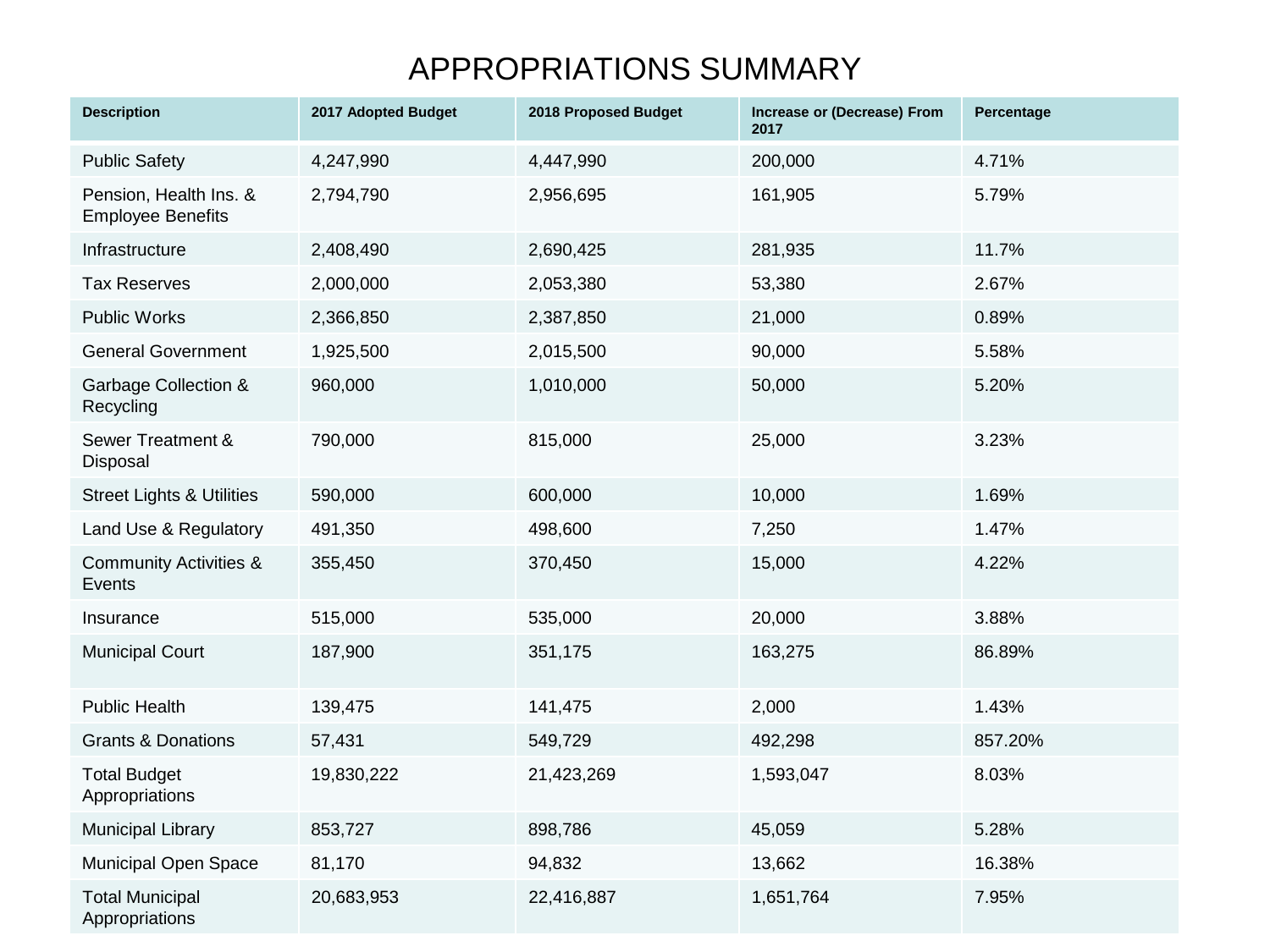#### New Providence 2017 Taxes Among the Lowest When Compared to Union County Peer Communities

|                         | <b>Av Mun Txs</b> | Garbage | <b>Sewer</b>   | <b>Municipal</b> |
|-------------------------|-------------------|---------|----------------|------------------|
|                         |                   |         |                |                  |
| 1 Scotch Plains         | 1,841.00          | 520     | 250            | 2,611.00         |
| 2 Berkeley Heights      | 2,187.00          | 500     | $\overline{0}$ | 2,687.00         |
| <b>3 New Providence</b> | 2,766.00          |         | $\bf{0}$       | 2,766.00         |
| 4 Westfield             | 2,696.00          | 360     | 0              | 3,056.00         |
| 5 Cranford              | 2,510.00          | 275     | 250            | 3,035.00         |
| 6 Mountainside          | 3,006.00          | 180     | $\overline{0}$ | 3,186.00         |
| 7 Springfield           | 3,397.00          |         | 0              | 3,397.00         |
| 8 Summit                | 3,467.00          |         | 177            | 3,644.00         |
|                         |                   |         |                |                  |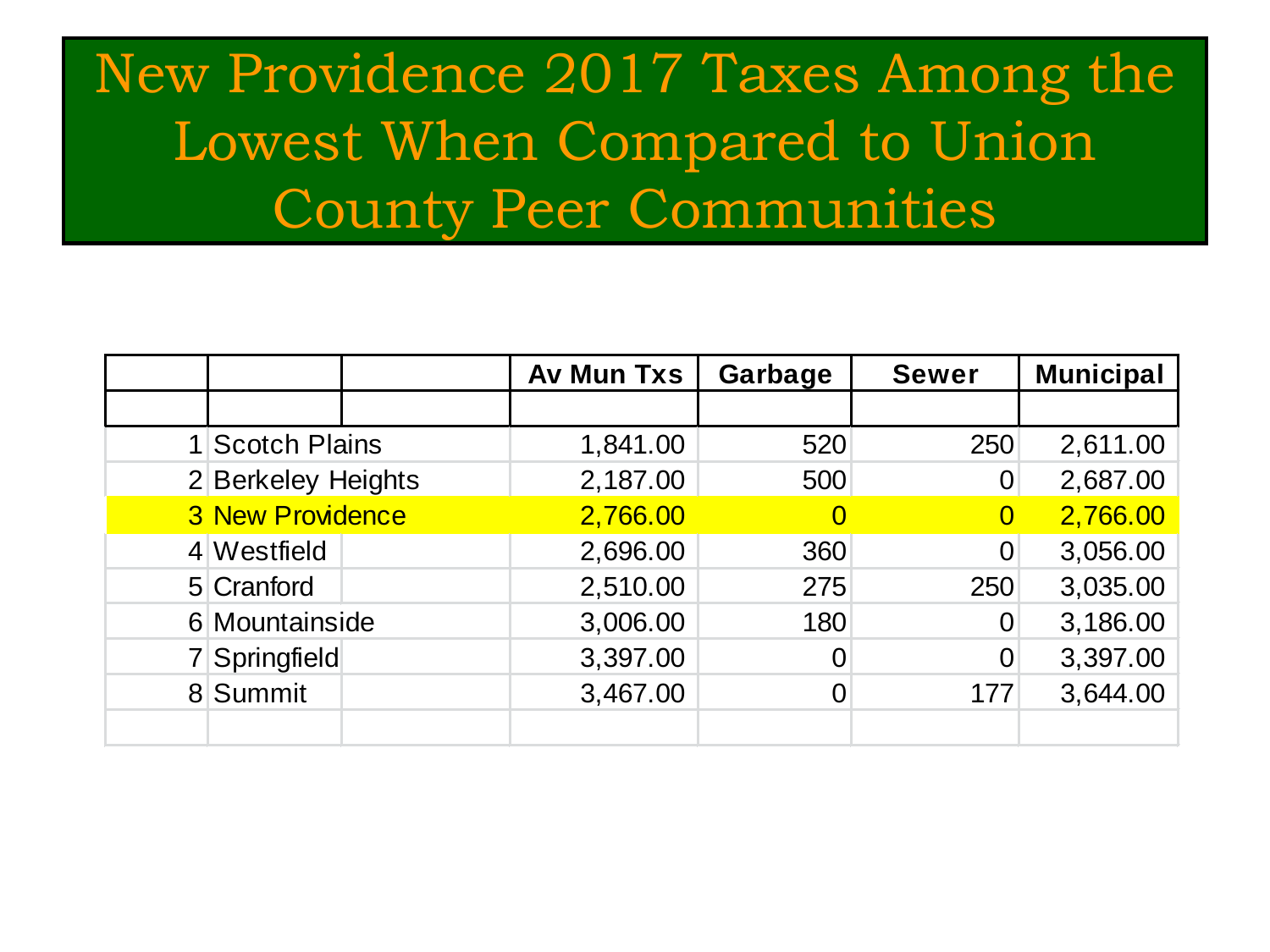#### Future Investment

The Mayor and Council will continue to invest in the Borough's future through initiatives such as:

- ►**Recreation Improvements: Resurface Tennis Courts.**
- ►**DPW & Emergency Service Vehicles.**
- ►**Road Paving –Elkwood, Livingston.**
- ►**Sidewalk Repairs and installation of missing links of sidewalks.**
- ►**Funding for a School Resource Officer.**
- ►**Energy Efficiency Upgrades.**
- ►**Emergency Services – Upgrade Radio Equipment.**
- ►**Additional Video Surveillance equipment.**
- ►**Municipal Center/Library HVAC Upgrades.**